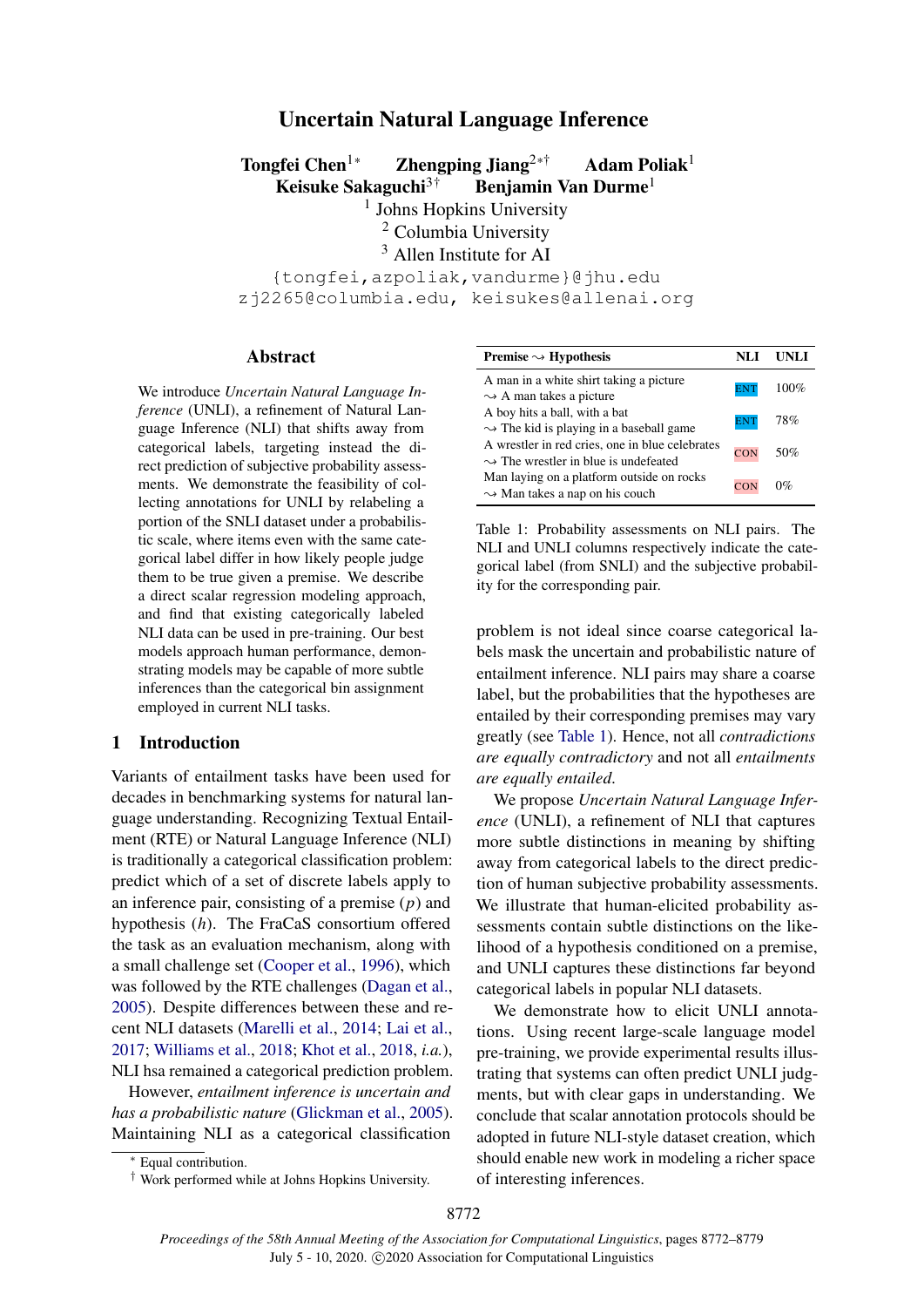<span id="page-1-5"></span>

|  | <b>Premise</b> $\rightsquigarrow$ Hypothesis                                                                 | <b>SNLI</b> | $u$ -SNLI |
|--|--------------------------------------------------------------------------------------------------------------|-------------|-----------|
|  | $\rightarrow$ A man performs a song.                                                                         | <b>NEU</b>  | 95%       |
|  | $\rightarrow$ A man is performing on stage.                                                                  | <b>NEU</b>  | 84%       |
|  | A man is singing into a microphone. $\rightarrow$ A male performer is singing a special and meaningful song. | <b>NEU</b>  | 15%       |
|  | $\rightarrow$ A man performing in a bar.                                                                     | <b>NEU</b>  | 14%       |
|  | $\rightarrow$ A man is singing the national anthem at a crowded stadium.                                     | <b>NEU</b>  | 0.6%      |

Table 2: A premise in SNLI with its 5 hypotheses (labeled as neutral in SNLI) annotated in *u*-SNLI.

## 2 Eliciting UNLI annotations

We elicit subjective probabilities from crowdsource workers (MTurk) for premise-hypothesis pairs from existing NLI data. Annotators are asked to estimate how likely the situation described in the hypothesis sentence would be true given the premise. Following the Efficient Annotation of Scalar Labels framework (EASL; [Sakaguchi and Durme,](#page-6-1) [2018\)](#page-6-1), we present annotators 5 sentence-pairs, each with a slider bar enabling direct assessment for each pair and ask annotators to calibrate their score for a sentence-pair based on the scores they provided to the other four pairs.<sup>[1](#page-1-0)</sup>

In contrast to the uniform scale employed in the original EASL protocol, we modify the interface to allow finer-grained values near 0.0 and 1.0, following psychological findings that humans are especially sensitive to values near the ends of the prob-ability spectrum [\(Tversky and Kahneman,](#page-6-2) [1981\)](#page-6-2).<sup>[2](#page-1-1)</sup> This interface decision is a *key distinction* of this work contrasting prior efforts that averaged Likertscale (ordinal) annotations. This allows us to capture the difference between NLI pairs that are both appropriately contradicted or entailed under NLI, but that have a perceived difference of less than  $1\%$ probability.

In order to capture the sensitivity near these ends, we adopt a more fine-grained slider bar with 10,000 steps with a logistic transformation. Specifically, for raw score  $x \in [0, 10000]$ , we apply a scaled logistic function  $f(x) = \sigma (\beta(x - 5000))$  to re-scale the final result range to  $[0, 1]$ . We ran pilots to tune  $\beta$ , and determine that people tend to choose much lower probability for some events even though they are just slightly less likely (e.g., just below  $50\%$ ).<sup>[3](#page-1-2)</sup>

<span id="page-1-4"></span>

Figure 1: Dev set statistics, illustrating median and quartile for each of the 3 categories under our scalar probability scheme. Light / dark shade covers 96% / 50% of each category, and the bar denotes the median. Note that  $x$ -axis is logistic to allow fine-grained distinctions near 0.0 and 1.0.

Therefore, we use different  $\beta$ 's depending on the range of  $[0, 0.5]$  or  $(0.5, 1]$ . Each sentence pair is annotated with 2- or 3-way redundancy. The individual responses are averaged to create a gold standard label for a premise-hypothesis pair.

**Data** We annotate, i.e. elicit a probability  $y \in \mathbb{R}$ [0, 1], for a subset of SNLI [\(Bowman et al.,](#page-4-2) [2015\)](#page-4-2) examples and refer to this data as *u*-SNLI.<sup>[4](#page-1-3)</sup> SNLI's training set contains 7,931 distinct premises paired with at least 5 distinct neutral (NEU) hypotheses. For each premise, we sample 5 neutral hypotheses, resulting in 39,655 of these NEU pairs annotated. An additional 15,862 contradicted (CON) and entailed (ENT) pairs are annotated for our training set, resulting in 55,517 training examples. For our dev and test sets, we respectively annotated 3,040 examples sampled from SNLI's dev and test splits. In total, we annotated 61,597 examples, about 12% of all examples in SNLI. [Figure 1](#page-1-4) plots the resultant median and quartile for each categorical SNLI label in the *u*-SNLI dev set, showing the wide range of probability judgments elicited for each label (see [Table 2](#page-1-5) for examples).<sup>[5](#page-1-6)</sup>

# 3 Prediction

Formally, given a premise  $p \in \mathcal{P}$  and a hypothesis  $h \in \mathcal{H}$ , a UNLI model  $F : \mathcal{P} \times \mathcal{H} \rightarrow [0, 1]$ should output an uncertainty score  $\hat{v} \in [0, 1]$  of the

<span id="page-1-0"></span><sup>1</sup> Example pairs were provided in the instructions along with suggested probability values. See [Appendix A](#page-7-0) for details of the annotation interface and qualifications.

<span id="page-1-1"></span><sup>2</sup> This is called the *certainty effect*: more sensitivity to the difference between, e.g., 0% and 1% than 50% and 51%.

<span id="page-1-2"></span><sup>3</sup> This phenomenon accords with the *weighting function* in Prospect Theory [\(Kahneman and Tversky,](#page-5-4) [1979;](#page-5-4) [Tversky](#page-6-3) [and Kahneman,](#page-6-3) [1992\)](#page-6-3), where people tend to downweight probabilities with around 0.4 or above.

<span id="page-1-3"></span><sup>&</sup>lt;sup>4</sup>We use SNLI due to its popularity and its feature that each premise is paired with multiple hypotheses.

<span id="page-1-6"></span><sup>5</sup> Data is available at <http://nlp.jhu.edu/unli>.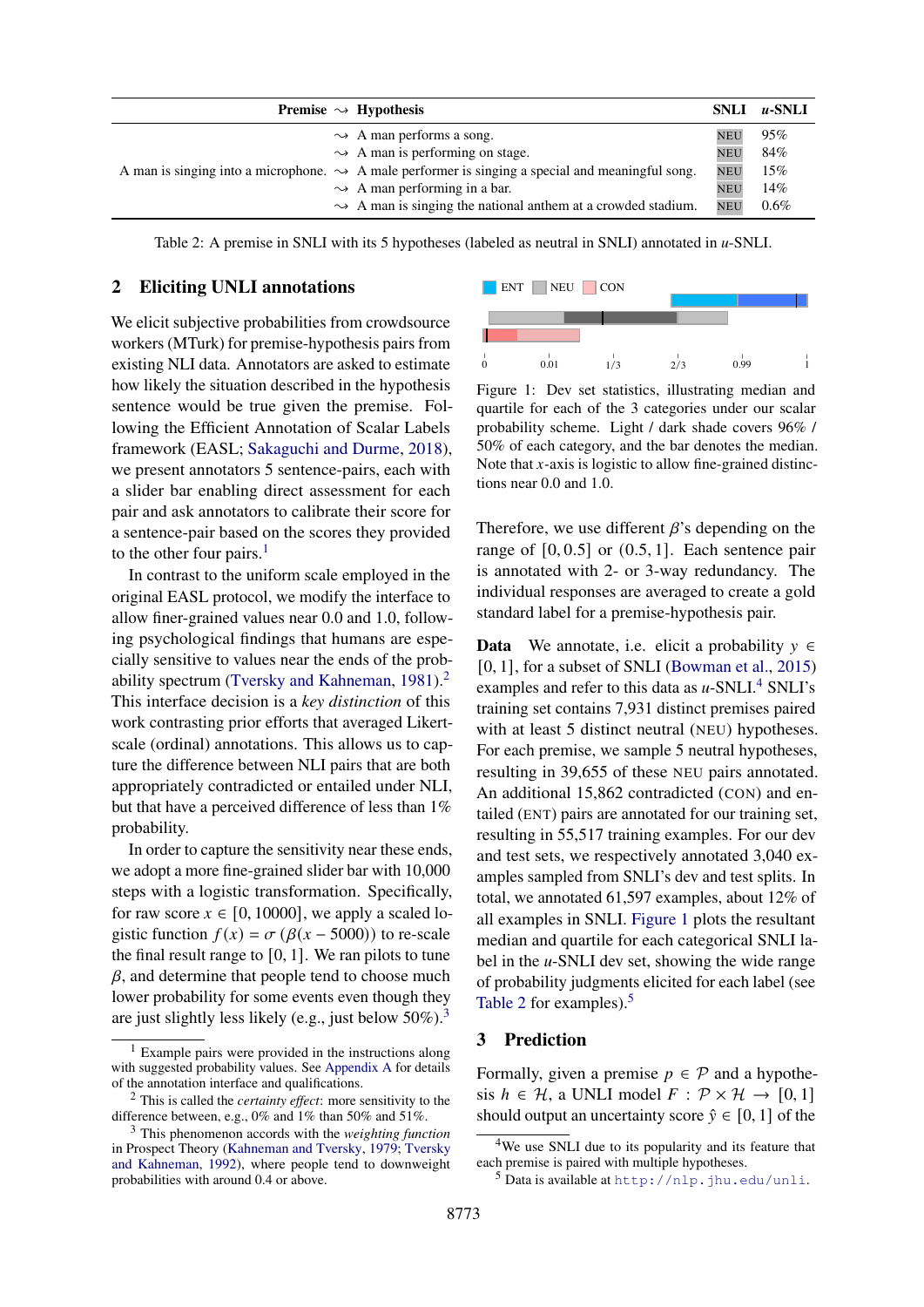<span id="page-2-6"></span>

| <b>Premise</b> $\rightarrow$ Hypothesis                                                                                                                       | <b>SNLI</b> | $\mu$ -SNLI           | <b>Predicted</b> |
|---------------------------------------------------------------------------------------------------------------------------------------------------------------|-------------|-----------------------|------------------|
| A man perched on a row of aquariums is using<br>$\rightarrow$ A man is standing by the aquariums.<br>a net to scoop a fish from another aquarium.             | <b>ENT</b>  | 1.0                   | 0.119            |
| A man and woman are drinking at a bar. $\rightarrow$ A couple is out on a date.                                                                               | <b>NEU</b>  | 0.755                 | 0.377            |
| Couple walking on the beach. $\rightarrow$ The couple are holding hands.                                                                                      | <b>NEU</b>  | 0.808                 | 0.308            |
| An elderly woman crafts a design on a loom. $\rightarrow$ The woman is a seamstress.                                                                          | <b>NEU</b>  | 0.923                 | 0.197            |
| Two girls riding an amusement park ride. $\rightarrow$ The two girls are screaming.                                                                           | <b>NEU</b>  | 0.909                 | 0.075            |
| A man and woman sit at a cluttered table. $\rightarrow$ The table is neat and clean.                                                                          | <b>CON</b>  | $4.91\times10^{-4}$   | 0.262            |
| A race car sits in the pits. $\rightarrow$ The car is going fast.                                                                                             | CON         | $2.88 \times 10^{-7}$ | 0.724            |
| A guy is standing in front of a toilet with a coffee<br>$\rightarrow$ A man is attempting to brew coffee.<br>cup in one hand and a toilet brush in the other. | <b>CON</b>  | $8.32\times10^{-6}$   | 0.504            |

Table 3: Selected *u*-SNLI dev examples where BERT predictions greatly deviate from gold assessments.

premise-hypothesis pair that correlates well with a human-provided subjective probability assessment. We train a regression UNLI model to predict the probability that a premise entails a hypothesis. We modify the sentence pair classifier<sup>[6](#page-2-0)</sup> in BERT to exploit recent advancements in large-scale language model pre-training. Following [Devlin et al.](#page-5-5) [\(2019\)](#page-5-5), we concatenate the premise and the hypothesis, with a special sentinel token (CLS) inserted at the beginning and a separator (SEP) inserted after each sentence, tokenized using WordPiece. After encoding the concatenated token sequence with BERT, we take the encoding of the first sentinel token.

$$
\mathbf{f}(p,h) = \text{BERT}(CLS ; p ; SEP ; h ; SEP)[0].
$$

We pass the resulting feature vector  $f(p, h)$ through a sigmoid-activated linear layer to obtain a probability, instead of a softmax used in categorical NLI. We directly model UNLI as a *regression* problem, trained using a binary cross-entropy  $\cos^{-1}$ between the human annotation  $y$  and the model output  $\hat{y}$ . Owing to the concerns raised with *annotation artifacts* in SNLI [\(Gururangan et al.,](#page-5-6) [2018;](#page-5-6) [Tsuchiya,](#page-6-4) [2018;](#page-6-4) [Poliak et al.,](#page-5-7) [2018\)](#page-5-7), we include a *hypothesis-only baseline*. [8](#page-2-2)

**Metrics** We compute Pearson correlation  $(r)$ , the Spearman rank correlation  $(\rho)$ , and the mean square error (MSE) between y and  $\hat{y}$  as the metrics to measure the to performance of UNLI models. Pearson  $r$  measures the linear correlation between the gold probability assessments and model's output; Spearman  $\rho$  measures the ability of the model ranking the premise-hypothesis pairs with respect to their subjective probability; MSE measures whether the model can recover the subjective probability value from premise-hypothesis pairs. A high  $r$  and  $\rho$ , but a low MSE is desired.

## 4 Results & Analysis

[Table 4](#page-2-3) reports results on *u*-SNLI dev and test sets. Just training on 55, 517 *u*-SNLI examples yields a 62.71% Pearson  $r$  on test. The hypothesis-only baseline achieved a correlation around 40%. This result corroborates the findings that a hidden bias exists in the SNLI dataset's hypotheses, and shows this bias may also exist in  $u$ -SNLI.<sup>[9](#page-2-4)</sup>

<span id="page-2-3"></span>

|        | <b>Hyp-only</b> |                      | <b>Full-model</b> |             |  |
|--------|-----------------|----------------------|-------------------|-------------|--|
|        | Dev             | <b>Test</b>          | Dev               | <b>Test</b> |  |
| r      | 0.3759          | 0.4120 0.6383        |                   | 0.6271      |  |
| $\rho$ | 0.3853          | 0.4165 0.6408        |                   | 0.6346      |  |
| MSE    |                 | 0.1086 0.1055 0.0751 |                   | 0.0777      |  |

Table 4: Metrics for training on *u*-SNLI.

Human Performance We elicit additional annotations on *u*-SNLI dev set to establish a randomly sampled human performance. We use the same annotators as before but ensure each annotator has not previously seen the pair they are annotating. We average the scores from three-way redundant elicitation,<sup>[10](#page-2-5)</sup> yielding  $r = 0.6978$ ,  $\rho = 0.7273$ , and MSE = 0.0759: our regression model trained on *u*-SNLI is therefore approaching human performance. While encouraging, the model fails drastically for some examples.

<span id="page-2-0"></span><sup>6</sup> The neural architecture for MultiNLI [\(Williams et al.,](#page-6-0) [2018\)](#page-6-0) in [Devlin et al.](#page-5-5) [\(2019\)](#page-5-5).

<span id="page-2-1"></span><sup>&</sup>lt;sup>7</sup> No significant difference is observed with an  $L_2$  loss.

<span id="page-2-2"></span><sup>8</sup> See [Appendix D](#page-7-1) for additional training details.

<span id="page-2-4"></span><sup>9</sup> This is unsurprising because *u*-SNLI examples are sampled from SNLI.

<span id="page-2-5"></span><sup>&</sup>lt;sup>10</sup> This setting approximates the performance of a randomly sampled human on *u*-SNLI, and is therefore a reasonable lower bound on the performance one could achieve with a dedicated, trained single human annotator.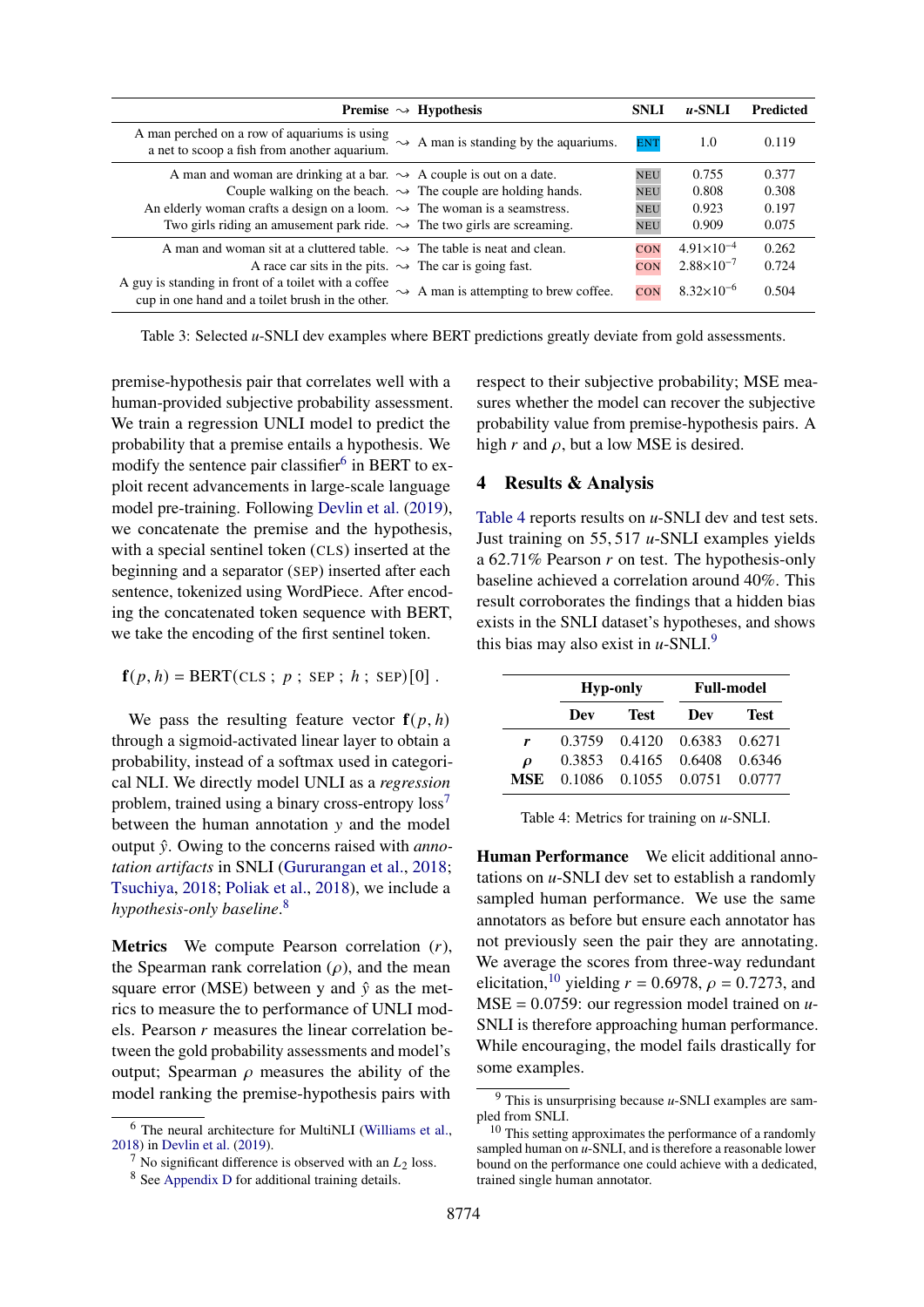Qualitative Error Analysis [Table 3](#page-2-6) illustrates examples with large gaps between the gold probability assessment and the BERT-based model output. The model seems to have learned lexiconlevel inference (e.g., *race cars*  $\sim$  *going fast*, but ignored crucial information (*sits in the pits*), and fails to learn certain commonsense patterns (e.g. *riding amusement park ride*  $\rightarrow$  *screaming*; *man and woman drinking at a bar*  $\rightarrow$  *on a date*). These examples illustrate the model's insufficient commonsense reasoning and plausibility estimation.

Pre-training with SNLI Can we leverage the remaining roughly 500,000 SNLI training pairs that only have categorical labels? One method would be to train a categorical NLI model on SNLI and when fine-tuning on *u*-SNLI, replace the last layer of the network from a categorical prediction with a sigmoid function.<sup>[11](#page-3-0)</sup> However, a typical categorical loss function would not take into account the ordering between the different categorical labels.[12](#page-3-1) Instead, we derive a surrogate function  $s : \mathcal{T} \to [0, 1]$  that maps SNLI categorical labels  $t \in \{ENT, NEU, CON\}$  to the average score of all  $u$ -SNLI training annotations labeled with  $t$  in  $SNLI.<sup>13</sup>$  $SNLI.<sup>13</sup>$  $SNLI.<sup>13</sup>$ 

<span id="page-3-3"></span>

|                     | SNLI |             | $SNLI + u-SNLI$             |      |  |
|---------------------|------|-------------|-----------------------------|------|--|
|                     | Dev  | <b>Test</b> | Dev                         | Test |  |
| r                   |      |             | 0.5198 0.4958 0.6762 0.6589 |      |  |
| $\boldsymbol{\rho}$ |      |             | 0.5238 0.5231 0.6806 0.6708 |      |  |
| MSE.                |      |             | 0.1086 0.0928 0.0694 0.0733 |      |  |

Table 5: Metrics for training only on mapped SNLI or fine-tuning on *u*-SNLI.

We use this mapping to pre-train a regression model on the SNLI training examples not included in *u*-SNLI. We also fine-tune the model on *u*-SNLI's training set. [Table 5](#page-3-3) reports the results evaluated on *u*-SNLI's dev and test sets. The model trained on the roughly  $500K$  mapped SNLI examples, performs much worse than when trained on just about 55K *u*-SNLI examples. When we pretrain the model on the mapped SNLI and fine-tune on *u*-SNLI, results noticeably improve. This improvement is akin to the [Phang et al.](#page-5-8) [\(2018\)](#page-5-8)'s finding that many NLI datasets cover informative signal

for different tasks, explaining why pre-training on NLI can be advantageous. Here, an impoverished version of UNLI is helpful.

Model behavior [Figure 2](#page-3-4) depicts the model behavior when training just on SNLI or fine-tuning with *u*-SNLI. When using the original SNLI data, under the surrogate regression setting, the model's prediction concentrates on the 3 surrogate scalar values of the 3 SNLI classes. After fine-tuning on *u*-SNLI, the model learns smoother predictions for premise-hypothesis pairs, supported by the superior Pearson correlation score. The darker boxes in bottom-right corner of the heatmaps [\(Figure 2\)](#page-3-4) indicate high accuracy on samples with  $\approx 1.0$  gold *u*-SNLI labels and  $\approx 1.0$  model predictions, signifying that our UNLI models are very good at recognizing entailments.

<span id="page-3-4"></span>

Figure 2: Heatmap on *u*-SNLI dev predictions when trained only on SNLI (left) or fine-tuned on *u*-SNLI (right). Prediction frequencies are normalized along each gold label row.

#### 5 Related Work

The probabilistic nature and the uncertainty of NLI has been considered from a variety of perspectives. [Glickman et al.](#page-5-3) [\(2005\)](#page-5-3) modified the task to explicitly include the probabilistic aspect of NLI, stating that " $p$  probabilistically entails  $h$  ... if  $p$ increases the likelihood of  $h$  being true," while [Lai and Hockenmaier](#page-5-10) [\(2017\)](#page-5-10) noted how predicting the conditional probability of one phrase given another would be helpful in predicting textual entailment. Other prior work has elicited ordinal annotations (e.g. Likert scale) reflecting likelihood judgments [\(Pavlick and Callison-Burch,](#page-5-9) [2016;](#page-5-9) [Zhang](#page-6-5) [et al.,](#page-6-5) [2017\)](#page-6-5), but then collapsed the annotations into coarse categorical labels for modeling. Vulić et al. [\(2017\)](#page-6-6) proposed *graded lexical entailment*, which is similar to our idea but applied to lexical-level inference, asking "to what degree  $x$  is a type of y." Additionally, [Lalor et al.](#page-5-11) [\(2016,](#page-5-11) [2018\)](#page-5-12) tried capturing the uncertainty of each inference pair by item response theory (IRT), showing fine-grained

<span id="page-3-0"></span><sup>&</sup>lt;sup>11</sup> This is similar to how [Pavlick and Callison-Burch](#page-5-9) [\(2016\)](#page-5-9) pre-train on SNLI, then fine-tune the model using their *Add-One* pairs.

<span id="page-3-1"></span> $12$ <sup>12</sup> That the score of ENT > score of NEU > score of CON.

<span id="page-3-2"></span><sup>&</sup>lt;sup>13</sup> *s* : {ENT  $\mapsto$  0.9272; NEU  $\mapsto$  0.4250; CON  $\mapsto$  0.0209}.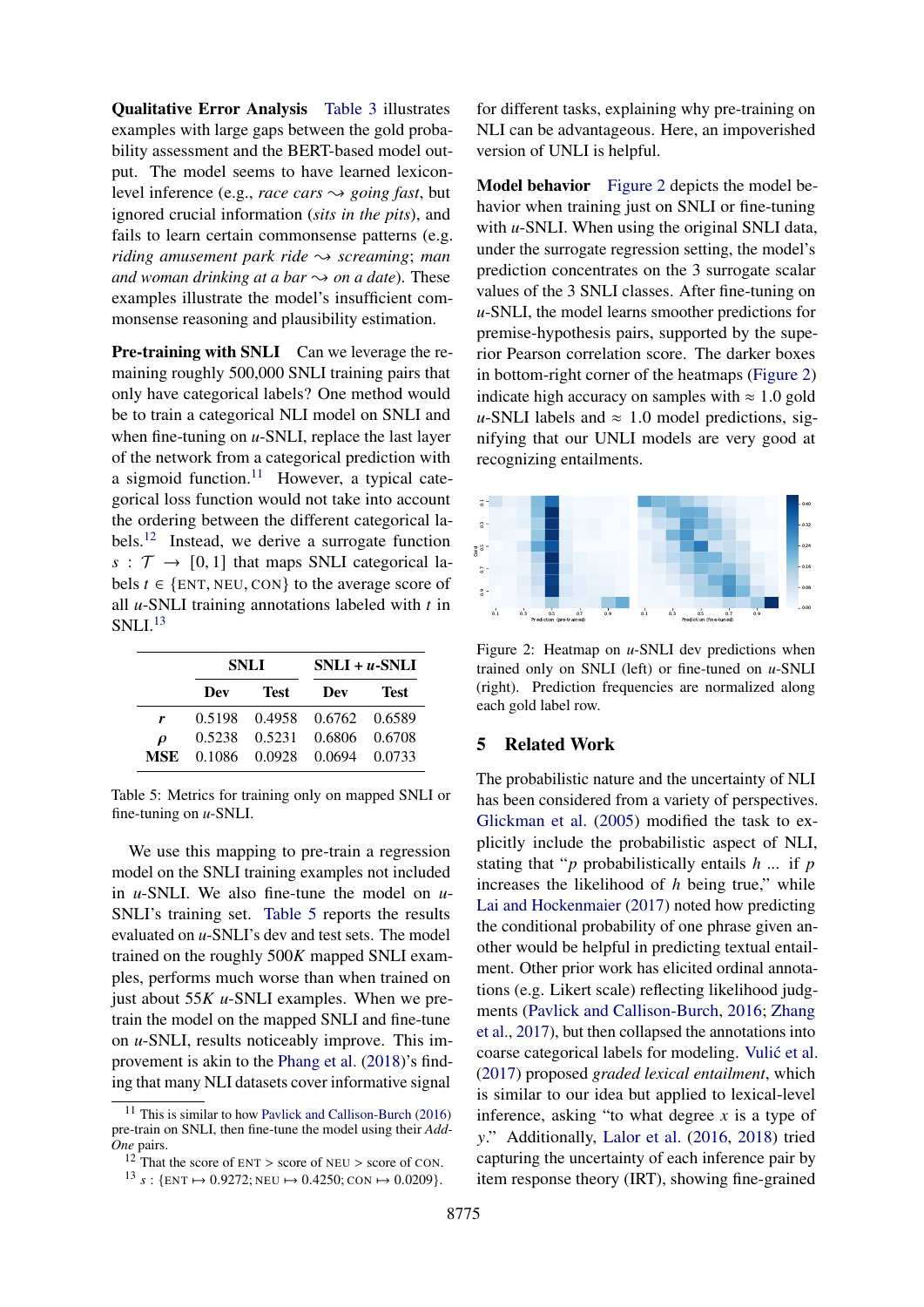differences in discriminative power in each label.

[Pavlick and Kwiatkowski](#page-5-13) [\(2019\)](#page-5-13) recently argued that models should "*explicitly capture the full distribution of plausible human judgments*" as plausible human judgments cause inherent disagreements. Our concern is different as we are interested in the uncertain and probabilistic nature of NLI. We are the first to propose a method for direct elicitation of subjective probability judgments on NLI pairs and direct prediction of these scalars, as opposed to reducing to categorical classification.

Recent work have also modeled the uncertainty of other semantic phenomena as direct scalar regression (and collected scalar versions of data for them) instead of categorical classification, e.g. factuality [\(Lee et al.,](#page-5-14) [2015;](#page-5-14) [Stanovsky et al.,](#page-6-7) [2017;](#page-6-7) [Rudinger et al.,](#page-6-8) [2018\)](#page-6-8), and semantic proto-roles [\(Teichert et al.,](#page-6-9) [2017\)](#page-6-9).

Plausiblity tasks such as COPA [\(Roemmele et al.,](#page-6-10) [2011\)](#page-6-10) and ROCStories [\(Mostafazadeh et al.,](#page-5-15) [2016\)](#page-5-15) ask models to choose the most probable examples given a context, capturing *relative* uncertainty between examples, but do not force a model to predict the probability of  $h$  given  $p$ . [Li et al.](#page-5-16) [\(2019\)](#page-5-16) viewed the plausibility task of COPA as a *learning to rank* problem, where the model is trained to assign the highest scalar score to the most plausible alternative given context. Our work can be viewed as a variant to this, with the score being an explicit human probability judgment instead.

Linguists such as [van Eijck and Lappin](#page-5-17) [\(2014\)](#page-5-17), [Goodman and Lassiter](#page-5-18) [\(2015\)](#page-5-18), [Cooper et al.](#page-4-3) [\(2015\)](#page-4-3) and [Bernardy et al.](#page-4-4) [\(2018\)](#page-4-4) have described models for natural language semantics that introduce probabilities into the compositional, model-theoretic tradition begun by those such as [Davidson](#page-5-19) [\(1967\)](#page-5-19) and [Montague](#page-5-20) [\(1973\)](#page-5-20). Where they propose probabilistic models for interpreting language, we are concerned with illustrating the feasibility of eliciting probabilistic judgments on examples through crowdsourcing, and contrasting with prior efforts restricted to limited categorical label sets.

# 6 Conclusion

We proposed *Uncertain Natural Language Inference* (UNLI), a new task of directly predicting human likelihood judgments on NLI premisehypothesis pairs. In short, we have shown that not all NLI contradictions are created equal, nor neutrals, nor entailments. We demonstrated that (1) eliciting supporting data is feasible, and (2) annota-

tions in the data can be used for improving a scalar regression model beyond the information contained in existing categorical labels, using recent contextualized word embeddings, e.g. BERT.

Humans are able to make finer distinctions between meanings than is being captured by current annotation approaches; we advocate the community strives for systems that can do the same, and therefore shift away from categorical NLI labels and move to something more fine-grained such as our UNLI protocol.

### Acknowledgments

We thank anonymous reviewers from current and past versions of the article for their insightful comments and suggestions. This research benefited from support by DARPA AIDA and DARPA LORELEI. The U.S. Government is authorized to reproduce and distribute reprints for Governmental purposes. The views and conclusions contained in this publication are those of the authors and should not be interpreted as representing official policies or endorsements of DARPA or the U.S. Government.

## References

- <span id="page-4-4"></span>Jean-Philippe Bernardy, Rasmus Blanck, Stergios Chatzikyriakidis, and Shalom Lappin. 2018. [A com](https://www.aclweb.org/anthology/W18-4101)[positional Bayesian semantics for natural language.](https://www.aclweb.org/anthology/W18-4101) In *Proceedings of the First International Workshop on Language Cognition and Computational Models*, pages 1–10. Association for Computational Linguistics.
- <span id="page-4-2"></span>Samuel R. Bowman, Gabor Angeli, Christopher Potts, and Christopher D. Manning. 2015. [A large anno](https://doi.org/10.18653/v1/d15-1075)[tated corpus for learning natural language inference.](https://doi.org/10.18653/v1/d15-1075) In *Proceedings of the 2015 Conference on Empirical Methods in Natural Language Processing*, pages 632–642.
- <span id="page-4-0"></span>Robin Cooper, Dick Crouch, Jan Van Eijck, Chris Fox, Johan Van Genabith, Jan Jaspars, Hans Kamp, David Milward, Manfred Pinkal, Massimo Poesio, et al. 1996. Using the framework. Technical report, The FraCaS Consortium.
- <span id="page-4-3"></span>Robin Cooper, Simon Dobnik, Shalom Lappin, and Stefan Larsson. 2015. Probabilistic type theory and natural language semantics. *Linguistic Issues in Language Technology*, 10(1):1–43.
- <span id="page-4-1"></span>Ido Dagan, Oren Glickman, and Bernardo Magnini. 2005. [The PASCAL recognising textual entailment](https://doi.org/10.1007/11736790_9) [challenge.](https://doi.org/10.1007/11736790_9) In *Machine Learning Challenges, Evaluating Predictive Uncertainty, Visual Object Classification and Recognizing Textual Entailment, First*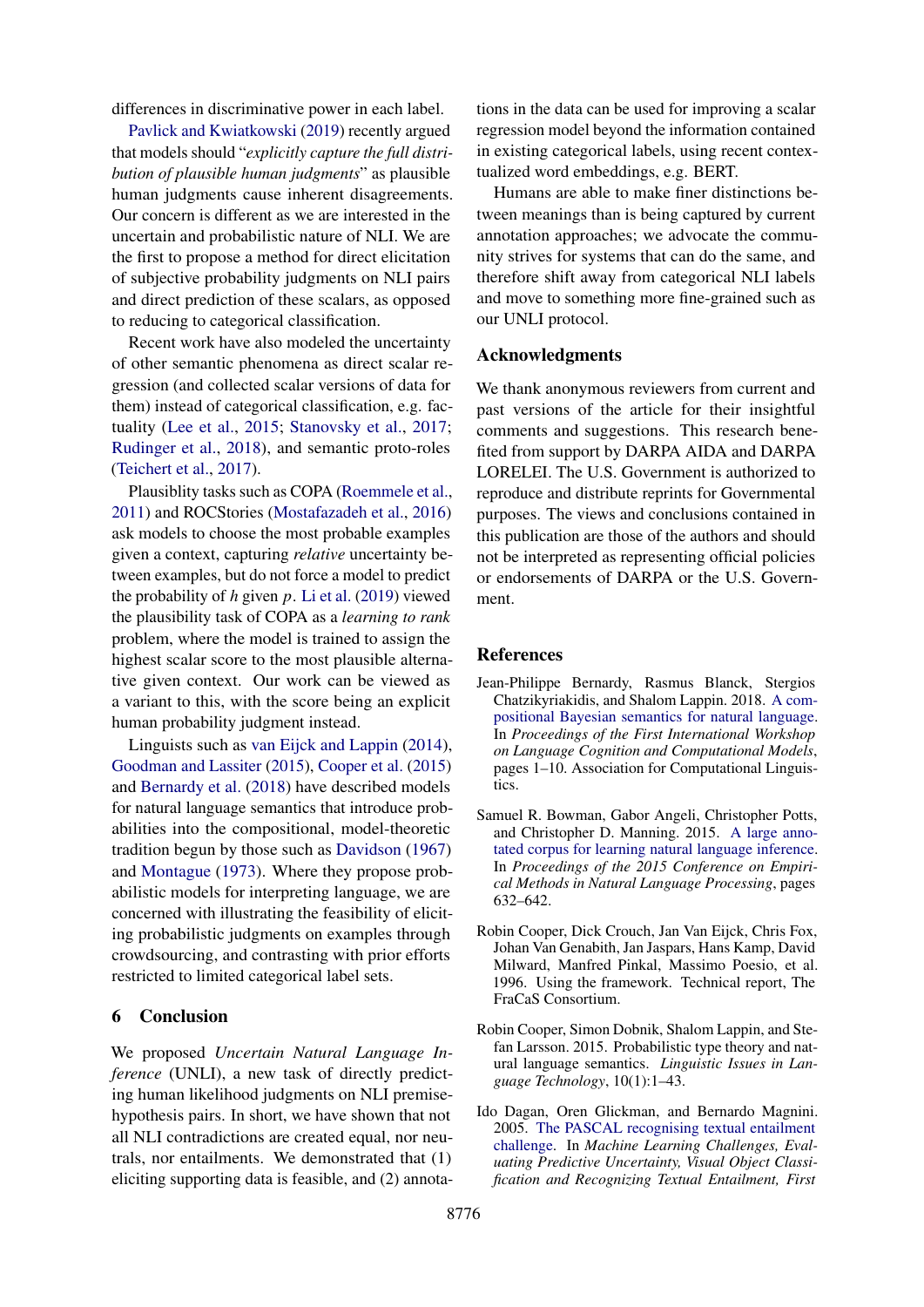*PASCAL Machine Learning Challenges Workshop*, pages 177–190.

- <span id="page-5-19"></span>Donald Davidson. 1967. [Truth and meaning.](https://doi.org/10.1007/BF00485035) *Synthese*, 17(1):304–323.
- <span id="page-5-5"></span>Jacob Devlin, Ming-Wei Chang, Kenton Lee, and Kristina Toutanova. 2019. [BERT: pre-training of](https://doi.org/10.18653/v1/n19-1423) [deep bidirectional transformers for language under](https://doi.org/10.18653/v1/n19-1423)[standing.](https://doi.org/10.18653/v1/n19-1423) In *Proceedings of the 2019 Conference of the North American Chapter of the Association for Computational Linguistics: Human Language Technologies, Volume 1*, pages 4171–4186.
- <span id="page-5-17"></span>Jan van Eijck and Shalom Lappin. 2014. Probabilistic semantics for natural language. In Zoe Christoff, Paulo Galeazzi, Nina Gierasimczuk, Alexandru Marcoci, and Sonja Smets, editors, *The Logic and Interactive Rationality Yearbook 2012*, volume II.
- <span id="page-5-3"></span>Oren Glickman, Ido Dagan, and Moshe Koppel. 2005. [A probabilistic classification approach for lexical](http://dl.acm.org/citation.cfm?id=1619499.1619502) [textual entailment.](http://dl.acm.org/citation.cfm?id=1619499.1619502) In *Proc. AAAI*, AAAI'05, pages 1050–1055. AAAI Press.
- <span id="page-5-18"></span>Noah D. Goodman and Daniel Lassiter. 2015. Probabilistic semantics and pragmatics: Uncertainty in language and thought. In Shalom Lappin and Chris Fox, editors, *The Handbook of Contemporary Semantic Theory*, 2nd edition.
- <span id="page-5-6"></span>Suchin Gururangan, Swabha Swayamdipta, Omer Levy, Roy Schwartz, Samuel R. Bowman, and Noah A. Smith. 2018. [Annotation artifacts in nat](https://doi.org/10.18653/v1/n18-2017)[ural language inference data.](https://doi.org/10.18653/v1/n18-2017) In *Proceedings of the 2018 Conference of the North American Chapter of the Association for Computational Linguistics: Human Language Technologies, Volume 2*, pages 107– 112.
- <span id="page-5-4"></span>Daniel Kahneman and Amos Tversky. 1979. Prospect theory: An analysis of decision under risk. *Econometrica*, 47(2):263–292.
- <span id="page-5-2"></span>Tushar Khot, Ashish Sabharwal, and Peter Clark. 2018. SciTail: A textual entailment dataset from science question answering. In *AAAI*.
- <span id="page-5-21"></span>Diederik P. Kingma and Jimmy Ba. 2015. [Adam: A](http://arxiv.org/abs/1412.6980) [method for stochastic optimization.](http://arxiv.org/abs/1412.6980)
- <span id="page-5-1"></span>Alice Lai, Yonatan Bisk, and Julia Hockenmaier. 2017. [Natural language inference from multiple premises.](https://www.aclweb.org/anthology/I17-1011/) In *Proceedings of the Eighth International Joint Conference on Natural Language Processing, Volume 1*, pages 100–109.
- <span id="page-5-10"></span>Alice Lai and Julia Hockenmaier. 2017. [Learning to](https://doi.org/10.18653/v1/e17-1068) [predict denotational probabilities for modeling en](https://doi.org/10.18653/v1/e17-1068)[tailment.](https://doi.org/10.18653/v1/e17-1068) In *Proceedings of the 15th Conference of the European Chapter of the Association for Computational Linguistics, Volume 1*, pages 721–730.
- <span id="page-5-12"></span>John P. Lalor, Hao Wu, Tsendsuren Munkhdalai, and Hong Yu. 2018. [Understanding deep learning perfor](https://doi.org/10.18653/v1/d18-1500)[mance through an examination of test set difficulty:](https://doi.org/10.18653/v1/d18-1500)

[A psychometric case study.](https://doi.org/10.18653/v1/d18-1500) In *Proceedings of the 2018 Conference on Empirical Methods in Natural Language Processing*, pages 4711–4716.

- <span id="page-5-11"></span>John P. Lalor, Hao Wu, and Hong Yu. 2016. [Build](https://doi.org/10.18653/v1/d16-1062)[ing an evaluation scale using item response theory.](https://doi.org/10.18653/v1/d16-1062) In *Proceedings of the 2016 Conference on Empirical Methods in Natural Language Processing*, pages 648–657.
- <span id="page-5-14"></span>Kenton Lee, Yoav Artzi, Yejin Choi, and Luke Zettlemoyer. 2015. [Event detection and factuality assess](https://doi.org/10.18653/v1/d15-1189)[ment with non-expert supervision.](https://doi.org/10.18653/v1/d15-1189) In *Proceedings of the Conference on Empirical Methods in Natural Language Processing, 2015*, pages 1643–1648.
- <span id="page-5-16"></span>Zhongyang Li, Tongfei Chen, and Benjamin Van Durme. 2019. [Learning to rank for plausible plausi](https://doi.org/10.18653/v1/p19-1475)[bility.](https://doi.org/10.18653/v1/p19-1475) In *Proceedings of the 57th Conference of the Association for Computational Linguistics*, pages 4818–4823.
- <span id="page-5-0"></span>Marco Marelli, Stefano Menini, Marco Baroni, Luisa Bentivogli, Raffaella Bernardi, and Roberto Zamparelli. 2014. [The SICK \(Sentences Involving Compo](https://doi.org/10.5281/zenodo.2787612)[sitional Knowledge\) dataset for relatedness and en](https://doi.org/10.5281/zenodo.2787612)[tailment.](https://doi.org/10.5281/zenodo.2787612)
- <span id="page-5-20"></span>Richard Montague. 1973. [The proper treatment of](https://doi.org/10.1007/978-94-010-2506-5_10) [quantification in ordinary english.](https://doi.org/10.1007/978-94-010-2506-5_10) In K. J. J. Hintikka, J. M. E. Moravcsik, and P. Suppes, editors, *Approaches to Natural Language: Proceedings of the 1970 Stanford Workshop on Grammar and Semantics*, pages 221–242. Springer Netherlands, Dordrecht.
- <span id="page-5-15"></span>Nasrin Mostafazadeh, Nathanael Chambers, Xiaodong He, Devi Parikh, Dhruv Batra, Lucy Vanderwende, Pushmeet Kohli, and James F. Allen. 2016. [A cor](https://doi.org/10.18653/v1/n16-1098)[pus and cloze evaluation for deeper understanding](https://doi.org/10.18653/v1/n16-1098) [of commonsense stories.](https://doi.org/10.18653/v1/n16-1098) In *NAACL HLT 2016, The 2016 Conference of the North American Chapter of the Association for Computational Linguistics: Human Language Technologies*, pages 839–849.
- <span id="page-5-9"></span>Ellie Pavlick and Chris Callison-Burch. 2016. [Most](https://doi.org/10.18653/v1/p16-1204) ["babies" are "little" and most "problems" are "huge":](https://doi.org/10.18653/v1/p16-1204) [Compositional entailment in adjective-nouns.](https://doi.org/10.18653/v1/p16-1204) In *Proceedings of the 54th Annual Meeting of the Association for Computational Linguistics, Volume 1*, pages 2164–2173.
- <span id="page-5-13"></span>Ellie Pavlick and Tom Kwiatkowski. 2019. [Inherent](https://transacl.org/ojs/index.php/tacl/article/view/1780) [disagreements in human textual inferences.](https://transacl.org/ojs/index.php/tacl/article/view/1780) *Trans. Assoc. Comput. Linguistics*, 7:677–694.
- <span id="page-5-8"></span>Jason Phang, Thibault Févry, and Samuel R. Bowman. 2018. [Sentence encoders on stilts: Supplementary](http://arxiv.org/abs/1811.01088) [training on intermediate labeled-data tasks.](http://arxiv.org/abs/1811.01088) *CoRR*, abs/1811.01088.
- <span id="page-5-7"></span>Adam Poliak, Jason Naradowsky, Aparajita Haldar, Rachel Rudinger, and Benjamin Van Durme. 2018. [Hypothesis only baselines in natural language in](https://doi.org/10.18653/v1/s18-2023)[ference.](https://doi.org/10.18653/v1/s18-2023) In *Proceedings of the Seventh Joint Conference on Lexical and Computational Semantics*, pages 180–191.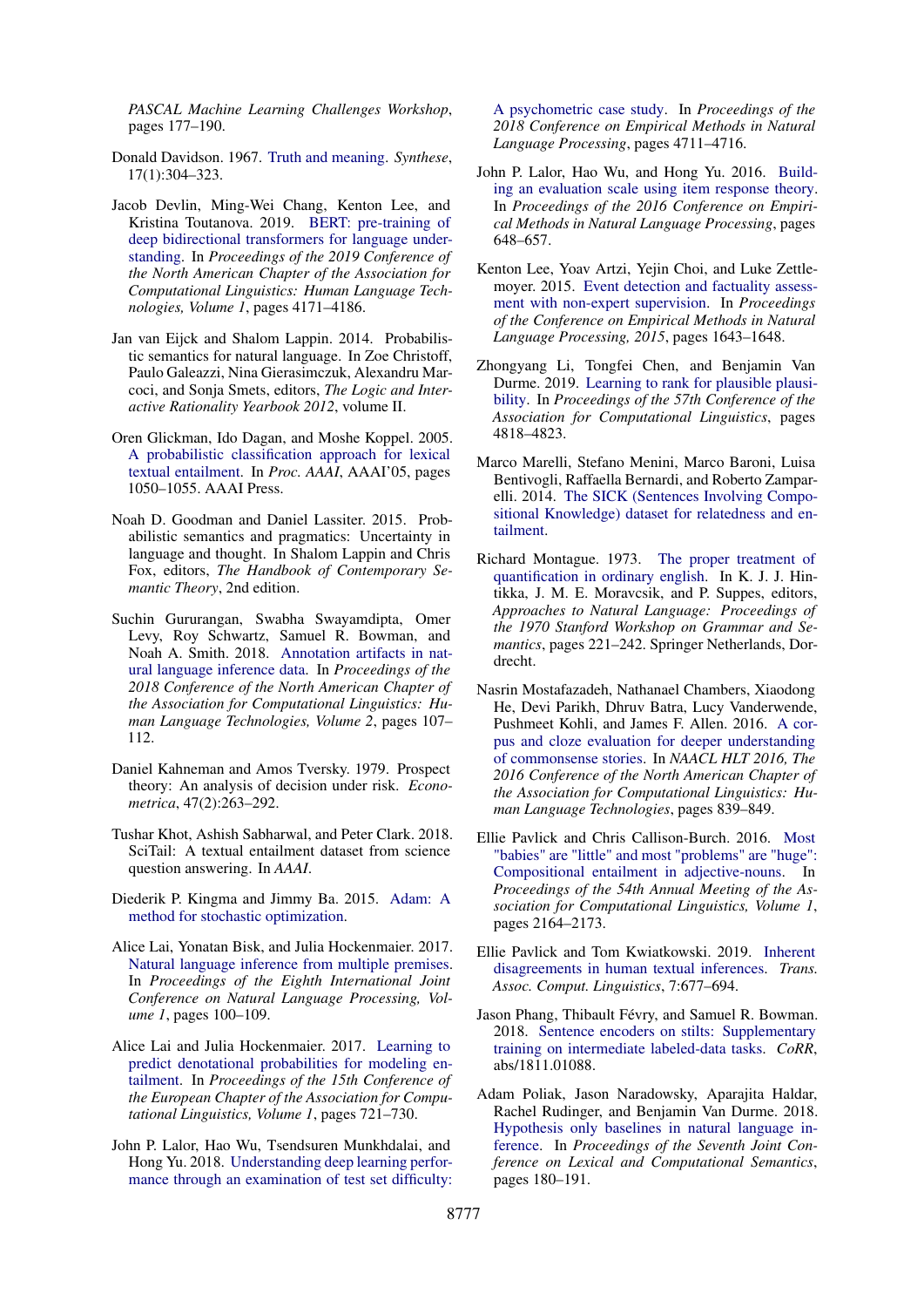- <span id="page-6-10"></span>Melissa Roemmele, Cosmin Adrian Bejan, and Andrew S. Gordon. 2011. [Choice of plausible alter](http://www.aaai.org/ocs/index.php/SSS/SSS11/paper/view/2418)[natives: An evaluation of commonsense causal rea](http://www.aaai.org/ocs/index.php/SSS/SSS11/paper/view/2418)[soning.](http://www.aaai.org/ocs/index.php/SSS/SSS11/paper/view/2418) In *Logical Formalizations of Commonsense Reasoning, Papers from the 2011 AAAI Spring Symposium*.
- <span id="page-6-8"></span>Rachel Rudinger, Aaron Steven White, and Benjamin Van Durme. 2018. [Neural models of factu](https://doi.org/10.18653/v1/n18-1067)[ality.](https://doi.org/10.18653/v1/n18-1067) In *Proceedings of the 2018 Conference of the North American Chapter of the Association for Computational Linguistics: Human Language Technologies, Volume 1*, pages 731–744.
- <span id="page-6-1"></span>Keisuke Sakaguchi and Benjamin Van Durme. 2018. [Efficient online scalar annotation with bounded sup](https://doi.org/10.18653/v1/P18-1020)[port.](https://doi.org/10.18653/v1/P18-1020) In *Proceedings of the 56th Annual Meeting of the Association for Computational Linguistics, Volume 1*, pages 208–218.
- <span id="page-6-11"></span>Amram Shapiro, Louise Firth Campbell, and Rosalind Wright. 2014. *[Book of Odds: From Lightning](https://books.google.com/books?id=Ayg0AgAAQBAJ) [Strikes to Love at First Sight, the Odds of Everyday](https://books.google.com/books?id=Ayg0AgAAQBAJ) [Life](https://books.google.com/books?id=Ayg0AgAAQBAJ)*. William Morrow Paperbacks.
- <span id="page-6-7"></span>Gabriel Stanovsky, Judith Eckle-Kohler, Yevgeniy Puzikov, Ido Dagan, and Iryna Gurevych. 2017. [In](https://doi.org/10.18653/v1/P17-2056)[tegrating deep linguistic features in factuality pre](https://doi.org/10.18653/v1/P17-2056)[diction over unified datasets.](https://doi.org/10.18653/v1/P17-2056) In *Proceedings of the 55th Annual Meeting of the Association for Computational Linguistics, Volume 2*, pages 352–357.
- <span id="page-6-9"></span>Adam R. Teichert, Adam Poliak, Benjamin Van Durme, and Matthew R. Gormley. 2017. [Semantic proto](http://aaai.org/ocs/index.php/AAAI/AAAI17/paper/view/14997)[role labeling.](http://aaai.org/ocs/index.php/AAAI/AAAI17/paper/view/14997) In *Proceedings of the Thirty-First AAAI Conference on Artificial Intelligence*, pages 4459–4466.
- <span id="page-6-4"></span>Masatoshi Tsuchiya. 2018. [Performance impact](http://www.lrec-conf.org/proceedings/lrec2018/summaries/786.html) [caused by hidden bias of training data for recog](http://www.lrec-conf.org/proceedings/lrec2018/summaries/786.html)[nizing textual entailment.](http://www.lrec-conf.org/proceedings/lrec2018/summaries/786.html) In *Proceedings of the Eleventh International Conference on Language Resources and Evaluation*.
- <span id="page-6-2"></span>Amos Tversky and Daniel Kahneman. 1981. The framing of decisions and the psychology of choice. *Science*, 211(4481):453–458.
- <span id="page-6-3"></span>Amos Tversky and Daniel Kahneman. 1992. Advances in prospect theory: Cumulative representation of uncertainty. *Journal of Risk and uncertainty*, 5(4):297– 323.
- <span id="page-6-6"></span>Ivan Vulic, Daniela Gerz, Douwe Kiela, Felix Hill, and ´ Anna Korhonen. 2017. [Hyperlex: A large-scale eval](https://doi.org/10.1162/COLI_a_00301)[uation of graded lexical entailment.](https://doi.org/10.1162/COLI_a_00301) *Computational Linguistics*, 43(4).
- <span id="page-6-0"></span>Adina Williams, Nikita Nangia, and Samuel R. Bowman. 2018. [A broad-coverage challenge corpus for](https://doi.org/10.18653/v1/n18-1101) [sentence understanding through inference.](https://doi.org/10.18653/v1/n18-1101) In *Proceedings of the 2018 Conference of the North American Chapter of the Association for Computational Linguistics: Human Language Technologies, Volume 1*, pages 1112–1122.

<span id="page-6-5"></span>Sheng Zhang, Rachel Rudinger, Kevin Duh, and Benjamin Van Durme. 2017. [Ordinal common-sense in](https://transacl.org/ojs/index.php/tacl/article/view/1082)[ference.](https://transacl.org/ojs/index.php/tacl/article/view/1082) *Trans. Assoc. Comput. Linguistics*, 5:379– 395.